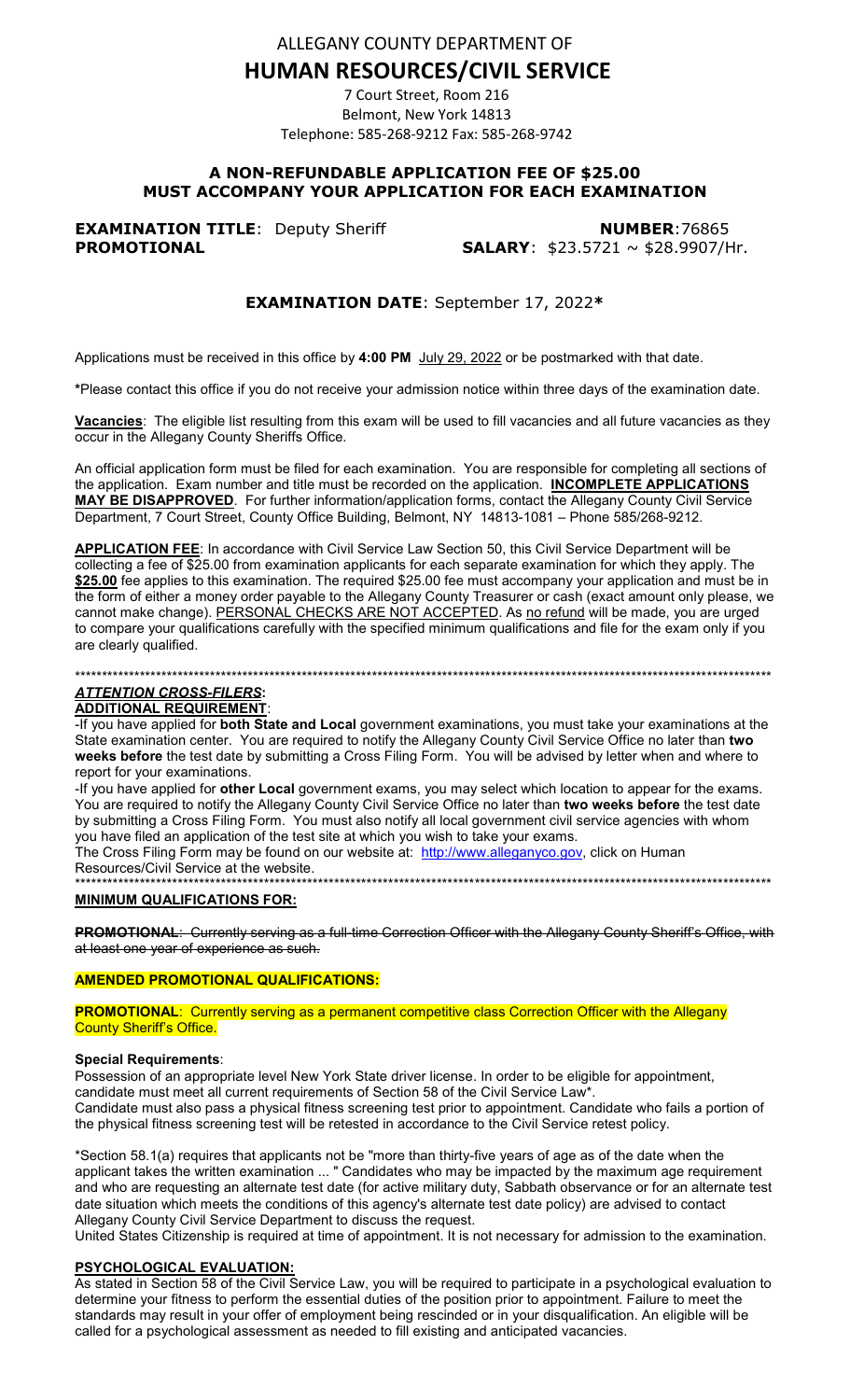# **INVESTIGATIVE SCREENING:**

As stated in Section 58 of the Civil Service Law, there will be a background investigation conducted in accordance with the standards of the municipal police training council (MPTC). Derogatory information will be evaluated and may result in disqualification. All convictions must be reported. Conviction of a felony or misdemeanor, or any falsified or omitted information, may bar appointment or result in removal after appointment, depending upon the relationship of the violation or omission to the duties of the position.

# **DUTIES;**

The work involves responsibility for the protection of lives and property and the enforcement of laws and ordinances within the County. On an assigned shift, an incumbent assists in the investigation of offenses and the apprehension of violators, conducting routine patrol operations in accordance with standard departmental operating procedures. An incumbent may also be assigned inmate supervision in the jail facility, the grounds or in transporting procedures. The work is performed under the general supervision of a higher ranking officer who gives specific instructions and assistance when special problems arise. The incumbent does related work as required.

### **SUBJECT OF EXAMINATION**:

### **Situational Judgment:**

These questions test for the ability to identify appropriate and effective responses to work-related challenges. You will be presented with scenarios that reflect the types of challenges one could encounter in a work environment. Each scenario will be followed by several responses to the scenario. You must rate the effectiveness of each response.

### **Language Fluency:**

These questions test for the ability to read, understand, and present a clear and accurate summary of information. For some questions, you will be given a brief reading passage followed by four statements, each summarizing the information. You must then choose the best version. For other questions, you will be given several sentences, one of which contains a spelling, grammatical, or punctuation error. You must then select the line that contains the error.

# **Information Ordering and Language Sequencing:**

These questions test for the ability to properly identify the sequence or order of events, or to organize information to fit a timeline. You will be given a brief reading passage followed by one or more questions. You must identify the proper sequence of events in order to answer one or more questions.

### **Problem Sensitivity and Reasoning:**

These questions test for the ability to apply information and to identify a problem or potential problem. For some questions, you will be given information in the form of policies, rules, regulations, or laws, which will be followed by a situation. You must then identify the problem and apply the information to select the best course of action to take. For other questions, you will be given a scenario and mock witness statements. You must use this information to answer one or more questions about the scenario.

### **Selective Attention:**

These questions test for the ability to focus on completing a task and to pay attention to important details while performing repetitive and monotonous tasks. You will be presented with a series of letters, symbols, and/or numbers. You must select the choice that contains the series of letters, symbols, and/or number that matches exactly.

### **Visualization:**

These questions test for the ability to imagine how something will look when it is moved around or when its parts are changed, moved, or rearranged. You will be presented with an image of a face followed by four images of faces. Each face is disguised or altered in some way. Three of the images have a difference in facial structure or facial features. You must select the choice that contains the image with the identical facial structure and facial features.

### **Spatial Orientation:**

These questions test for the ability to understand how to navigate within spaces or how to get from one point to another. You will be provided with a map followed by one or more questions. You must imagine yourself at a certain location and orient yourself to the direction in which you would move to get to another location by the shortest (least distance) route.

### **Test guide:**

A Guide for the Written Test for **Entry-Level Law Enforcement** is available at the New York State website[:https://www.cs.ny.gov/testing/testguides.cfm.](https://www.cs.ny.gov/testing/testguides.cfm) Candidates not having access to a computer or the internet may request copy of the test guide from the municipal civil service office conducting this examination using the contact information found elsewhere on this announcement.

**Religious Observers – Disabled Persons**: If special arrangements for testing are required, please indicate this on your application form.

**VETERANS OR DISABLED VETERANS** desiring to claim additional credit may make application for such additional credit on their application for examination or at any time between the date of the application and the date of the establishment of the resulting eligible list. Veterans credit is added only to the score of the exam when the passing grade of 70 or higher is attained by the candidate.

# **ADDITIONAL EXAMINATION CREDIT TO CHILDREN OF FIREFIGHTERS AND POLICE OFFICERS KILLED**

**IN THE LINE OF DUTY** - In conformance with section 85-a of the Civil Service Law, children of firefighters and police officers killed in the line of duty shall be entitled to receive an additional ten points in a competitive examination for original appointment in the same municipality in which his or her parent has served. If you are qualified to participate in this examination and are a child of a firefighter or police officer killed in the line of duty in this municipality, please inform this office of this matter when you submit your application for examination. A